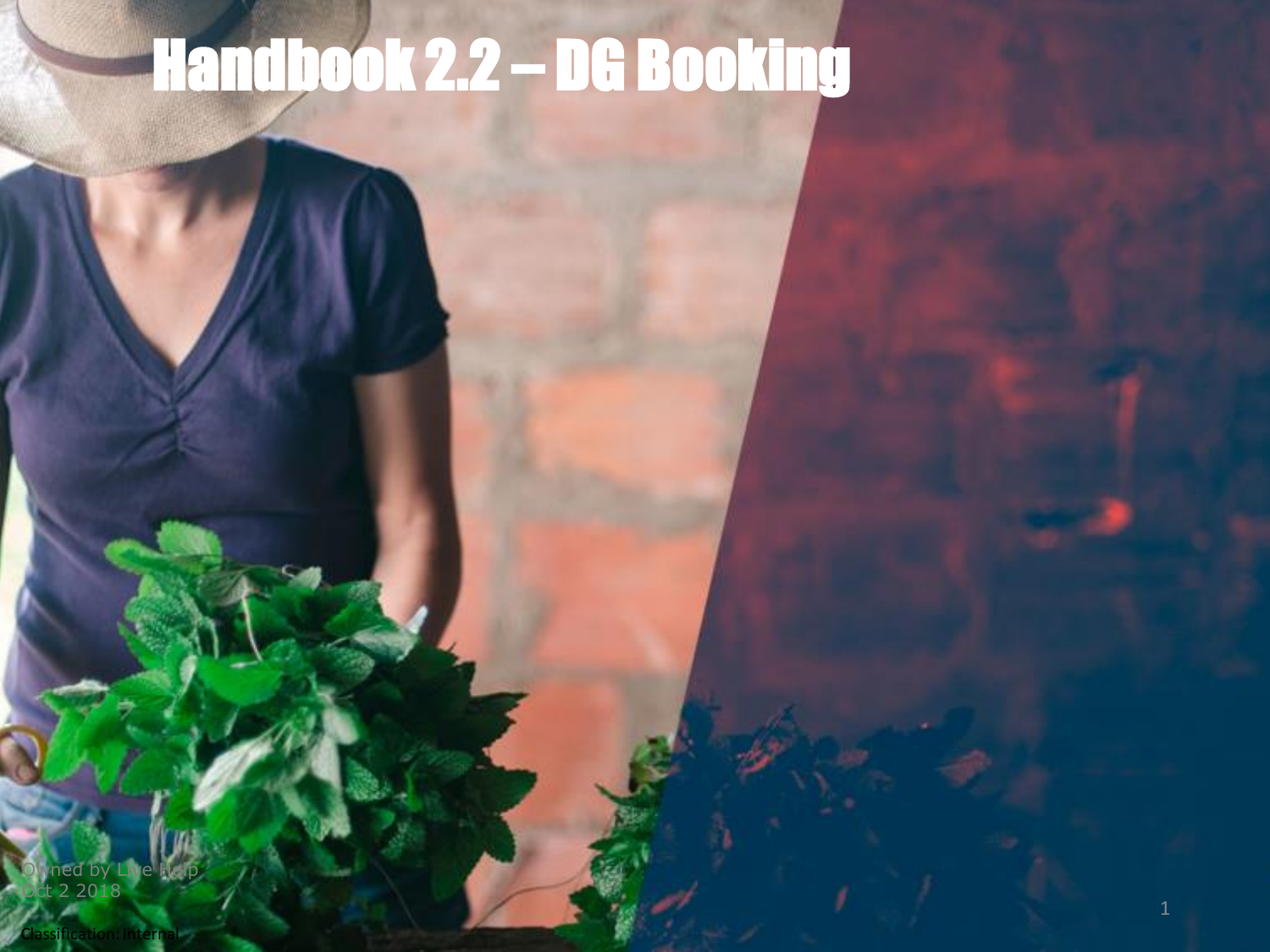- **> 如何订舱**
	- **1. 登陆https://www.sealandmaersk.com后, 在菜单中找到 订舱,在下拉菜单中选择新建订舱**

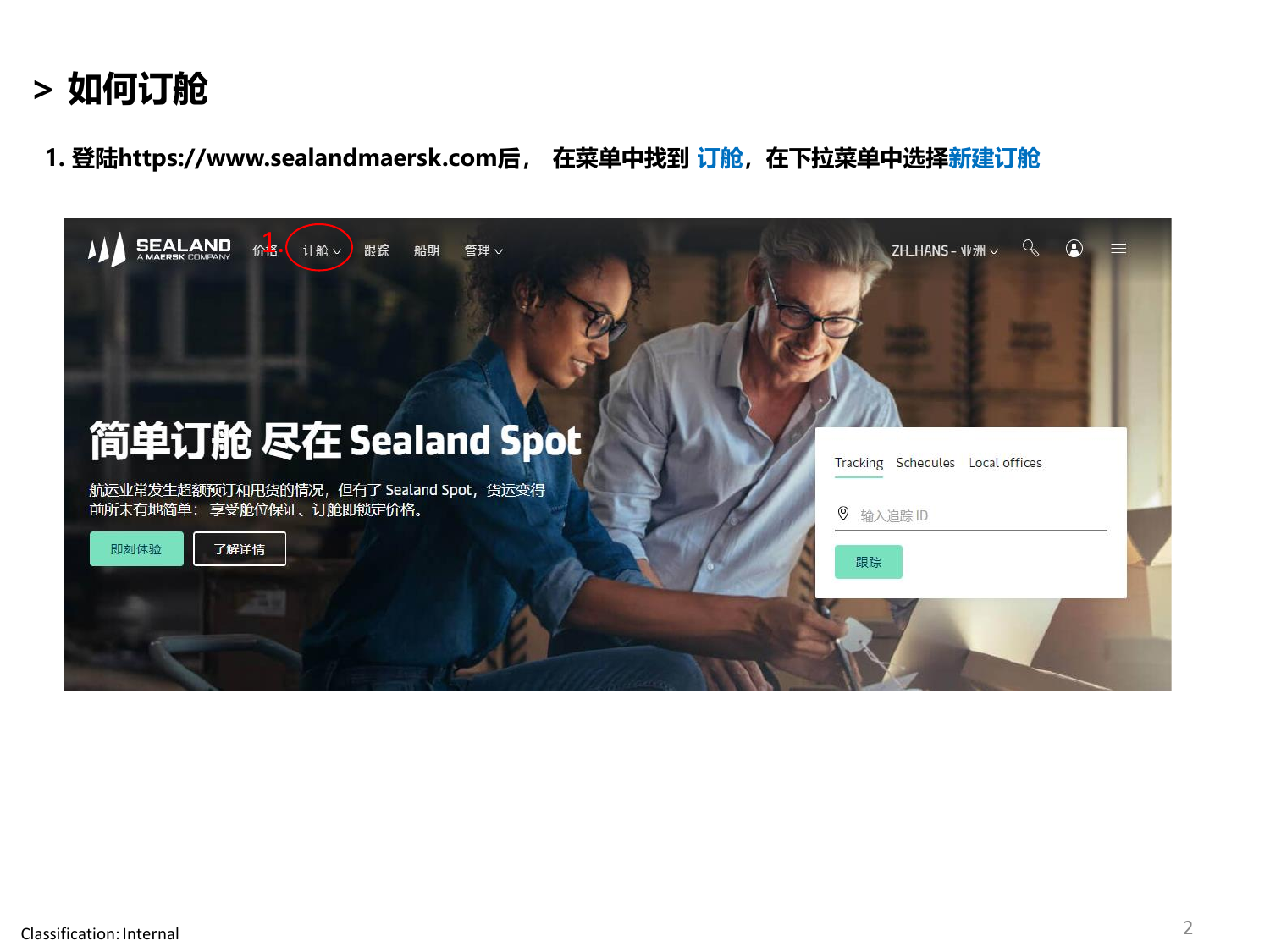# **3. 在此界面填写订舱的相关资料,再点 继续 进入下一页**

**请使用英文半角输入法**

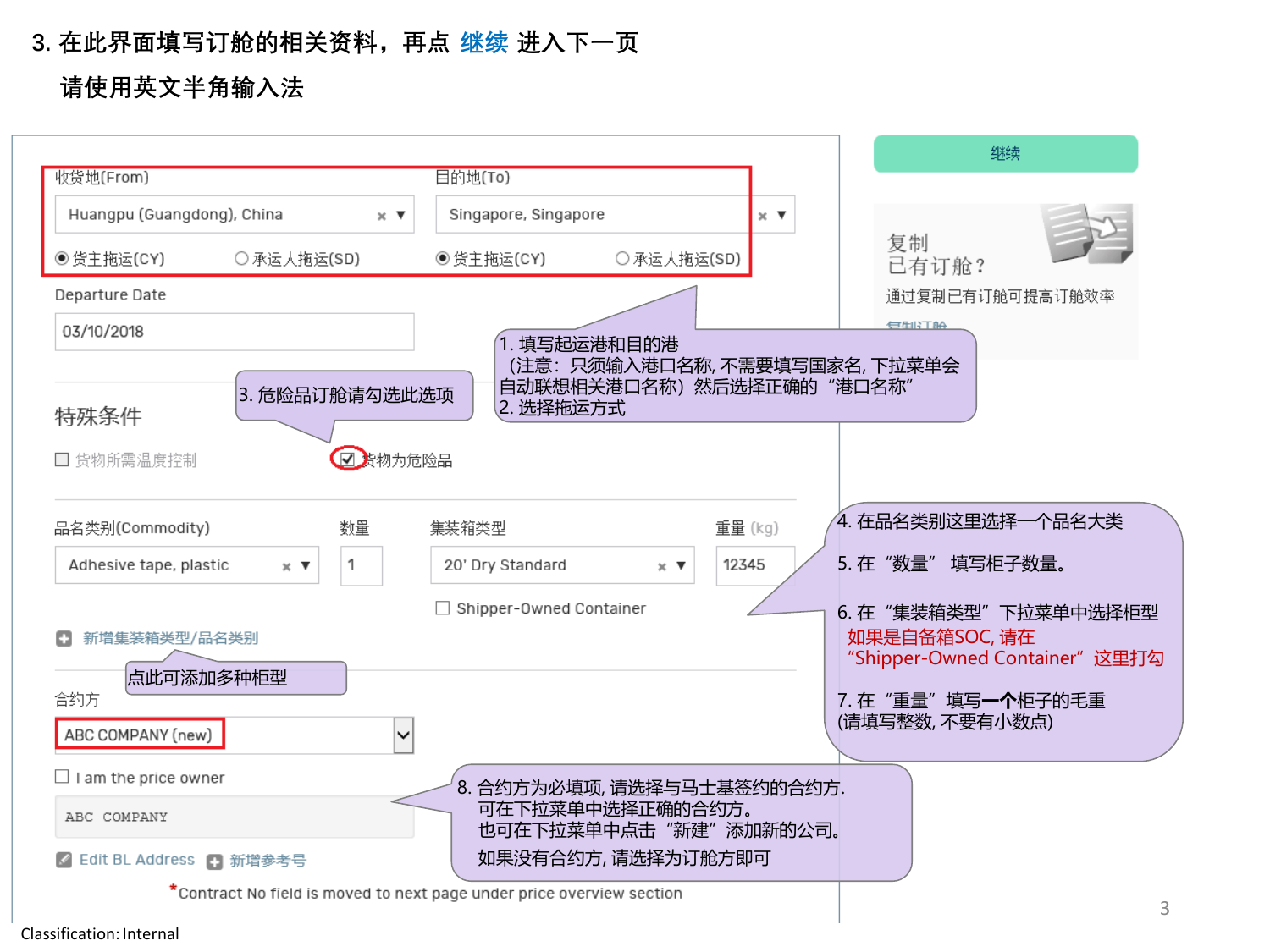#### 在下方设定您的订舱详情

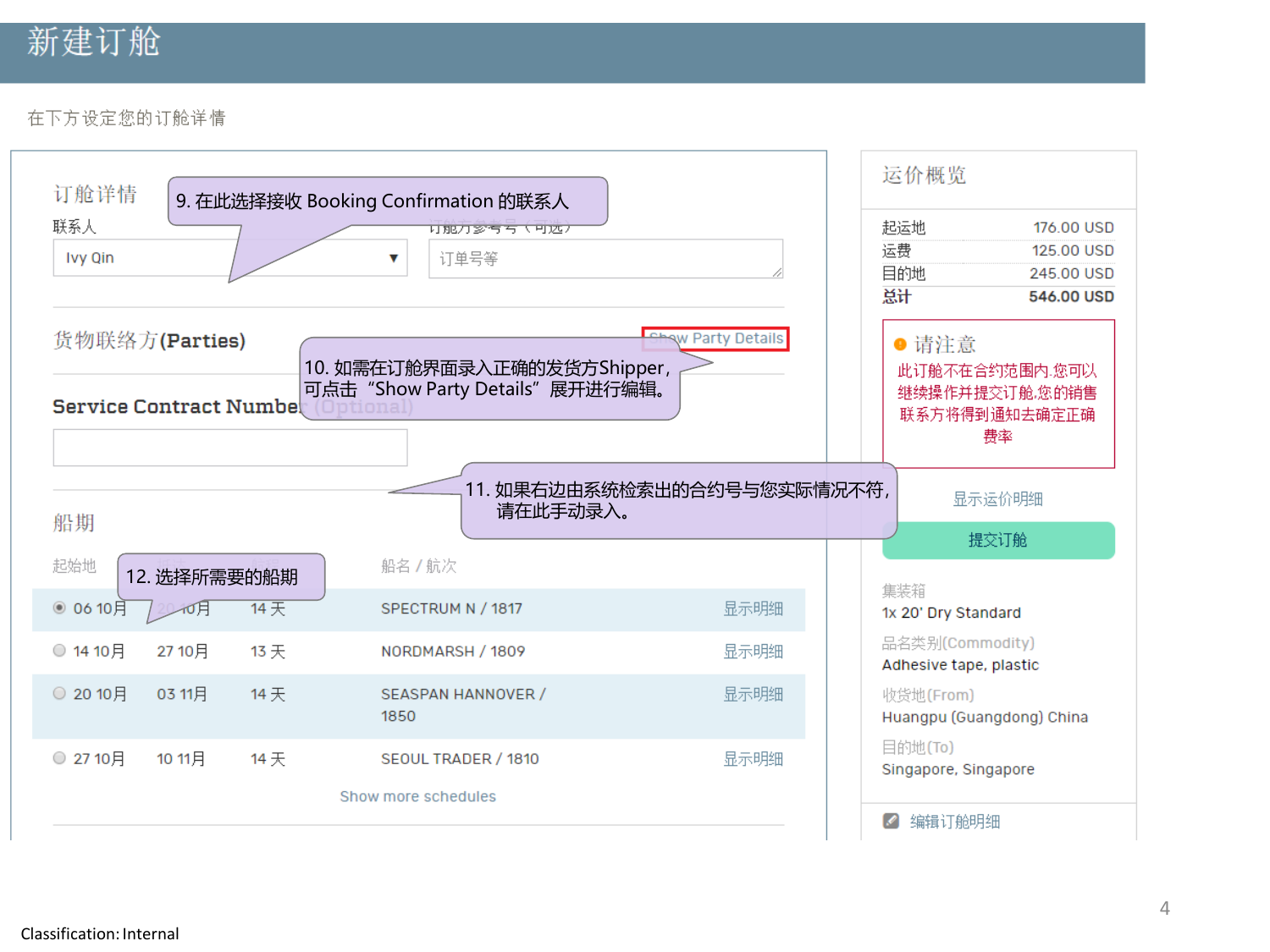集装箱尺寸和类型 品名类别(Commodity) 重量 体积(可选) 货主自备集装箱

◎ 编辑集装箱信息

Merchant haulage instructions

Request specific equipmant release time and place for export (optional)

| 集装箱                                                                                                                                                | 品名类别(Commodity)                           |                     |  |  |
|----------------------------------------------------------------------------------------------------------------------------------------------------|-------------------------------------------|---------------------|--|--|
| 20' Dry Standard (12345 kg)<br>Add haulage details<br>÷                                                                                            | Adhesive tape, plastic                    | <b>Show Details</b> |  |  |
|                                                                                                                                                    | 集装箱的放箱时间和地点的确认方为: MCC                     |                     |  |  |
| 危险品信息<br>Please provide further information regarding the dangerous cargo. This information is required for<br>approval.<br>集装箱<br>品名类别(Commodity) |                                           |                     |  |  |
| 20' Dry Standard (12345 kg)<br><b>Add IMO Details</b>                                                                                              | Adhesive tape, plastic<br>13. 点击此处填写IMO详情 | <b>Show Details</b> |  |  |
| Additional notes(optional, applies to all containers)                                                                                              |                                           | 0/4000              |  |  |

20' Dry Standard

12345 kg

 $-$ 

No

Adhesive tape, plastic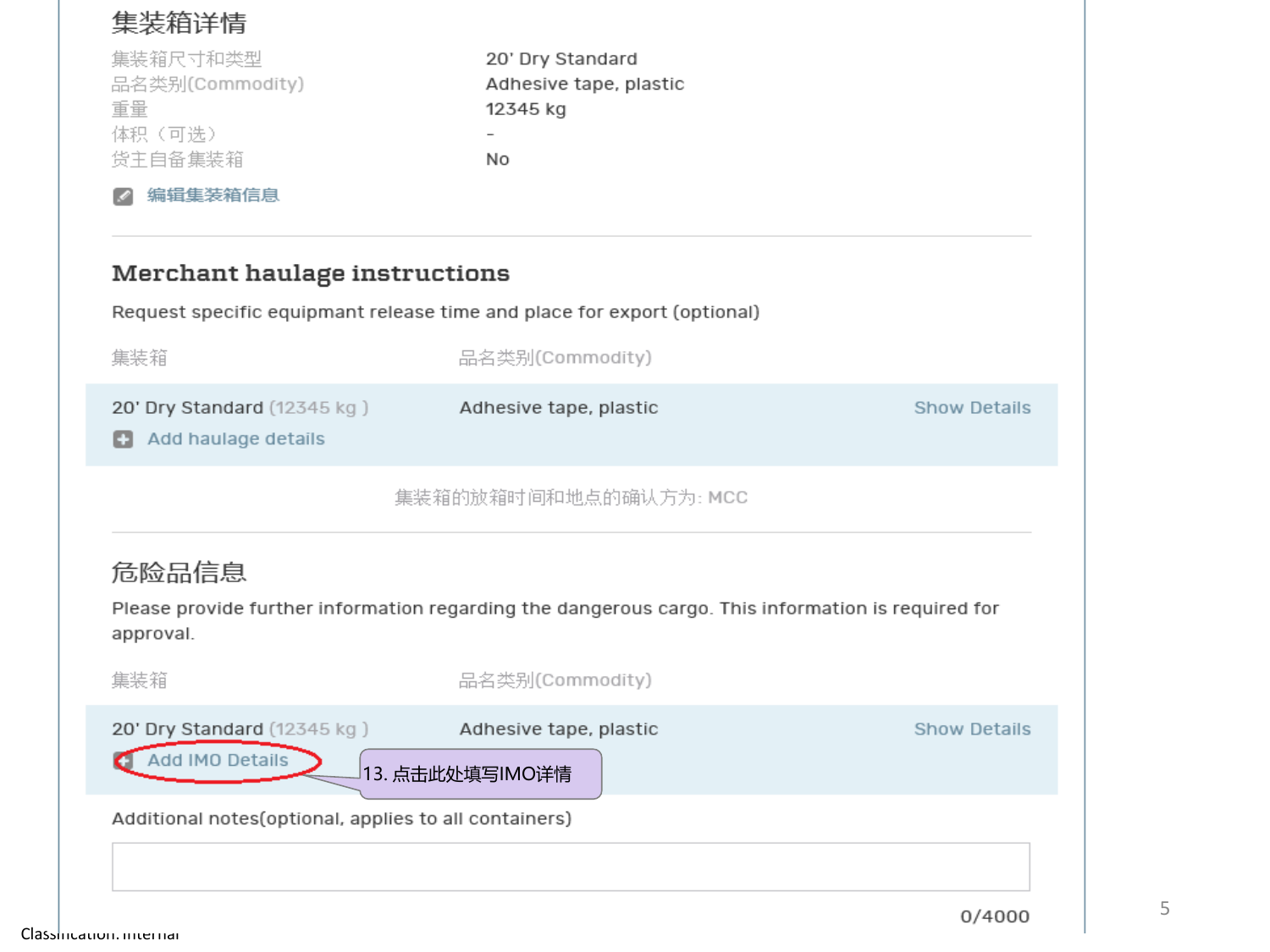## Add IMO Details

| <b>IMDG Amendment</b>                                                                                                                                                                                                                                                                      |                                    |          | <1>UN or NA number(UN 或NA 编码):<br>一般都选择UN, 少数到北美且需要提供PIH code(可吸入 |
|--------------------------------------------------------------------------------------------------------------------------------------------------------------------------------------------------------------------------------------------------------------------------------------------|------------------------------------|----------|-------------------------------------------------------------------|
| IMDG Amendment 38-16                                                                                                                                                                                                                                                                       |                                    |          | 式毒气)的货物选择NA number,例如NA2646.                                      |
| IMO等级<br>IMO Classification                                                                                                                                                                                                                                                                | UN or NA Number                    | UN或NA编码  | Select as                                                         |
| Select IMO Class                                                                                                                                                                                                                                                                           | Select UN or NA Number             | ✓        | $\bigcirc$ UN Number $\bigcirc$ NA Number                         |
| Inner packaging type(内包装包装类型): 根据国际危规, 内包包装只有以下五种, 请根据实际情况选择。<br><b>PLASTICS INNER PACKAGINGS (PIP)</b><br><b>GLASS INNER PACKAGINGS (GIP)</b><br><b>PAPER INNER PACKAGINGS (SIP)</b><br><b>METAL INNER PACKAGINGS (MIP)</b><br>CYLINDER (CYL): 部分货物可采用Cylinder 作为内包装, 例如UN1044。<br>外包装件数及 |                                    |          |                                                                   |
| 包装类型<br>Outer packaging $\odot$                                                                                                                                                                                                                                                            |                                    |          |                                                                   |
| <b>Inner packaging</b> (if applicable) $\overline{\mathbb{O}}$                                                                                                                                                                                                                             |                                    |          |                                                                   |
| Quantity<br>Packing type<br>Select package type                                                                                                                                                                                                                                            |                                    | Quantity | Packing type<br>Select package type                               |
| <b>Commodity packing</b>                                                                                                                                                                                                                                                                   | 品名包装及类型                            |          | 内包装件数及包装类型 (选填)                                                   |
| Packaging Group (if applicable)                                                                                                                                                                                                                                                            | Pack Quantity Type (if applicable) |          |                                                                   |
| Select packing group                                                                                                                                                                                                                                                                       | Select packing quantity            |          |                                                                   |
| <3>Packaging Group(包装等级)/Pack Quantity Type(包装类型): Limited quantity(LQ)和Excepted quantity(EQ)可<br>在pack quantity type 里选择, 若选择了LQ/EQ, 则必须要提供内包装信息, 即内包装数量和材质。                                                                                                                              |                                    |          | 6                                                                 |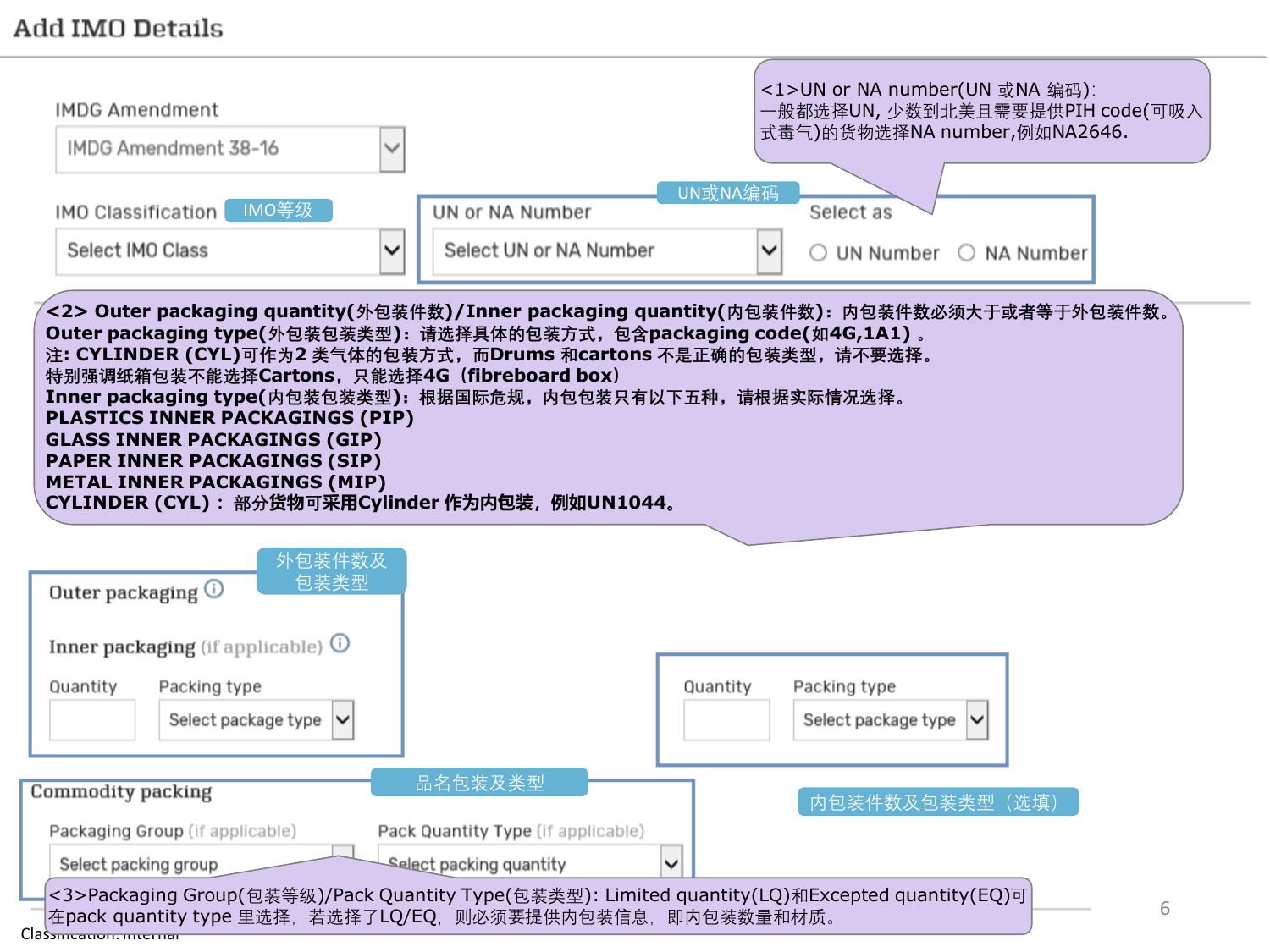

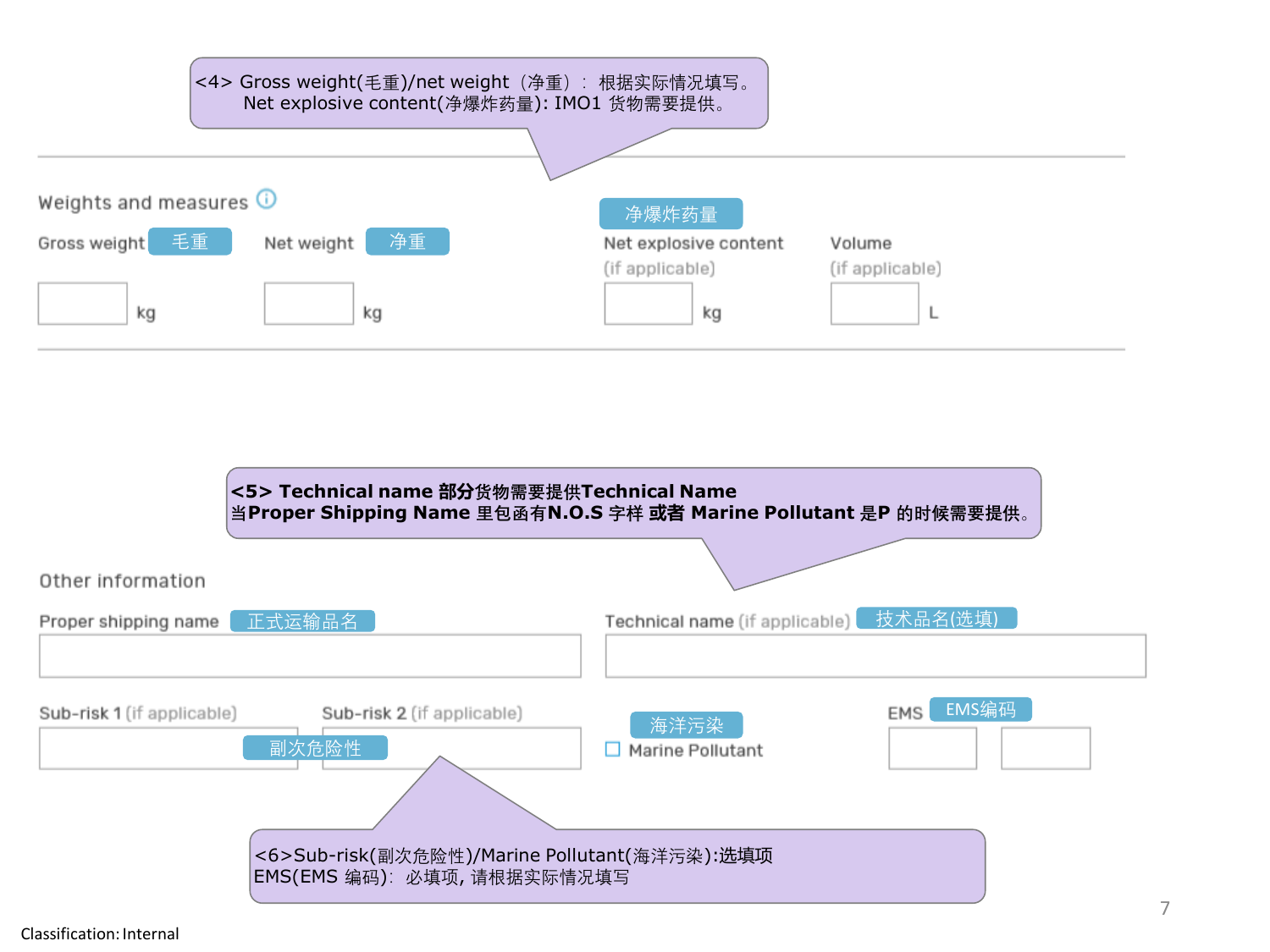| Flash point(闪点):IMO class 或者sub-risk 是3 的时候需要提供,闪点是一个确切的值,不能是一个区间。                                                                                                                                                                           |
|----------------------------------------------------------------------------------------------------------------------------------------------------------------------------------------------------------------------------------------------|
| CAT(汽化器空气湿度): 选填                                                                                                                                                                                                                             |
| SADT(自我分解度): UN3242 需要提供自我分解度                                                                                                                                                                                                                |
| Segregation group(隔离项): 选填                                                                                                                                                                                                                   |
| Control Temperature(控制温度): 4.1 类self-reactive 的货物需要提供, 例如UN3224.                                                                                                                                                                             |
| Emergency Temperature(紧急温度): 4.1 类self-reactive 的货物需要提供, 例如UN3224.                                                                                                                                                                           |
|                                                                                                                                                                                                                                              |
| 汽化器空气温度<br>Flashpoint 闪点<br>自我分解度<br><b>CAT</b><br><b>SADT</b><br>(if applicable)<br>(if applicable)<br>(if applicable)<br>$^{\circ}$ C<br>$^{\circ}$ C<br>°C                                                                                |
| Segregation group (if applicable)<br>隔离项<br>Additional Segregation Group (if applicable)                                                                                                                                                     |
| Select aggregation<br>$\boldsymbol{\mathrm{v}}$                                                                                                                                                                                              |
| Select aggregation<br>$\overline{\mathbf{v}}$                                                                                                                                                                                                |
| <b>Control Temperature</b><br><b>Emergency Temperature</b><br>(if applicable) 急救温度<br><b>Emergency Contact Name</b><br>紧急联系人<br>°C<br><7> Emergency Contact Name(紧急联系人)/Emergency contact<br>number(紧急联系号码): 请填写shipper或者consignee的24小时紧急联系人 |
| 和紧急联系人号码,不可填写booked by。                                                                                                                                                                                                                      |
| 紧急联系电话<br><b>Emergency Contact Number</b><br>14. 点击Save保存信息                                                                                                                                                                                  |
| <b>CANCEL</b>                                                                                                                                                                                                                                |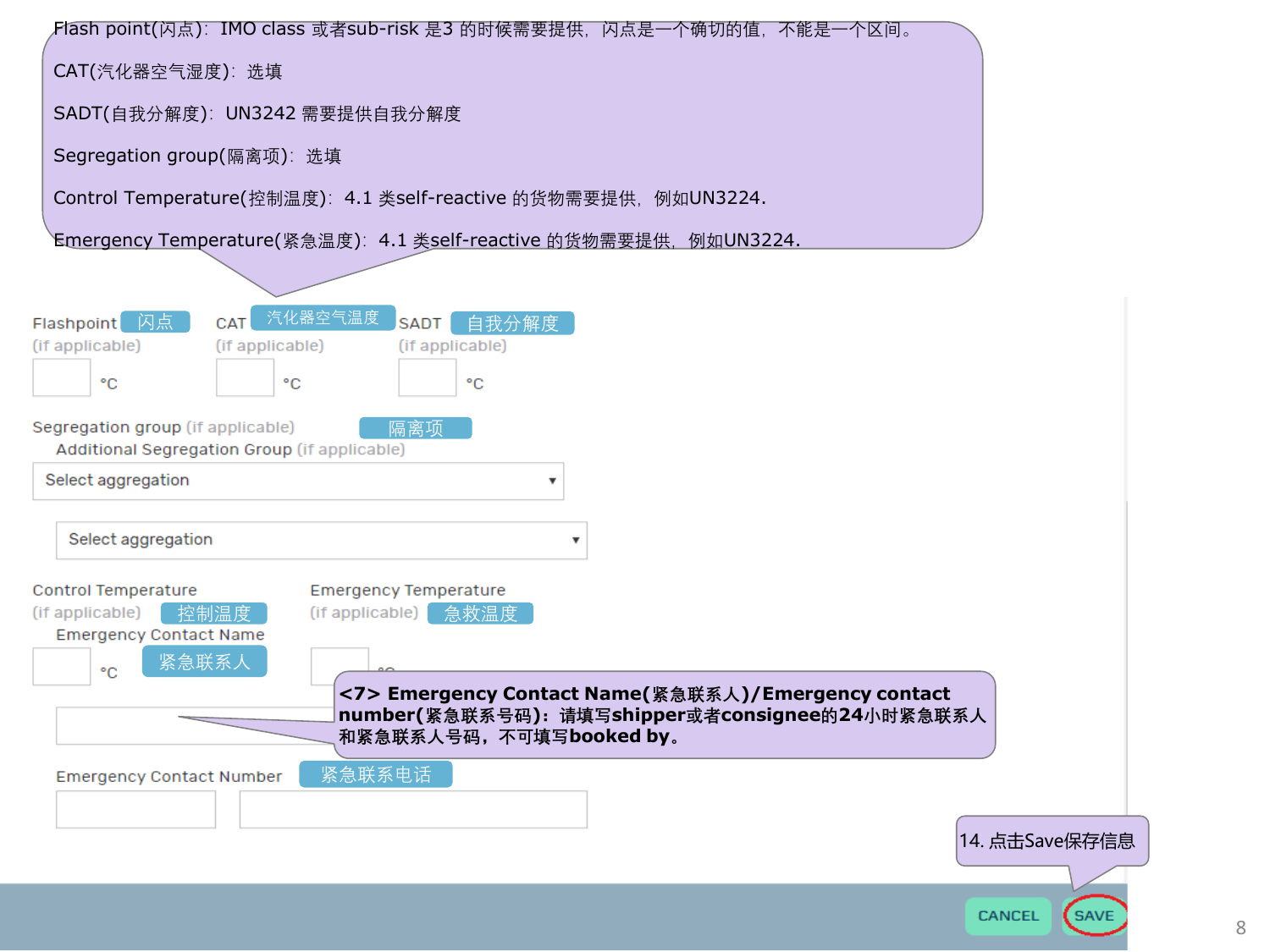| 集装箱<br>品名类别(Commodity)<br><b>Show All</b><br>运价概览<br><b>Show Details</b><br>20' Dry Standard (12345 kg)<br>Chemical products, nos<br>起运地<br><b>UNDEFINED</b><br>Add haulage details<br>Apply to all<br>运费<br><b>UNDEFINED</b><br>目的地<br><b>UNDEFINED</b><br>20' Dry Standard (12345 kg)<br>Chemical products, nos<br><b>Show Details</b><br>总计<br><b>UNDEFINED</b><br>Add haulage details<br>Apply to all<br>您订舱的货物为危险品, MCC无法<br>提供在线费率查询.<br>集装箱的放箱时间和地点的确认方为: MCC<br>提交订舱<br>危险品信息<br>集装箱<br>Please provide further information regarding the dangerous cargo. This information is required for<br>2x 20' Dry Standard<br>approval.<br>品名类别(Commodity)<br>隐藏全部<br>集装箱<br>品名类别(Commodity)<br><b>Hide All</b><br>Chemical products, nos<br>收货地(From)<br>折叠信息<br><b>Hide Details</b><br>20' Dry Standard (12345 kg)<br>Chemical products, nos<br>Yantian (Guangdong) China<br>Apply to all<br>Add additional IMO Details<br>将此信息适用于本单下所有集装箱<br>目的地(To)<br>为该集装箱添加其他IMO信息<br>Singapore, Singapore<br><b>IMO</b> Classification<br>UN Number<br>☑ 编辑订舱明细<br>(8) Corrosive substances<br>(1728) AMYLTRICHLOROSILANE<br>Delete View/Edit<br>(8) Corrosive substances<br>(1736) BENZOYL CHLORIDE<br>(8) Corrosive substances<br>(1052) HYDROGEN FLUORIDE, ANH<br>删除本条信息<br> 查看或编辑<br>(6.1) Toxic substances<br>(1051) HYDROGEN CYANIDE, STABI<br>Delete View/Edit<br>(2.3) Toxic gases<br>(1005) AMMONIA, ANHYDROUS<br>20' Dry Standard (12345 kg)<br>Chemical products, nos<br><b>Show Details</b><br>Apply to all<br>Add IMO Details<br>其他备注<br>Additional notes(optional, applies to all containers)<br>注意!如果您的货物为打火机(UN1057)、电池、可燃气体(UN2211),请在其他备注栏按以下格式填写输入信息:<br>- 电池类货物请注明 "Battery Status"+"depleted/used/waste/scrap or new"(选择其一)<br>打火机(un1057 for lighter)请注明"un1057 for lighter:"+" brand-(实际品牌)"+"Manufactory (制造商)"<br>可燃性气体(UN2211)请填写以下声明:<br>"Packaging is hermetically sealed and pressure tested according to requirements of SP965" |  |  |  |  |  |  |  |
|------------------------------------------------------------------------------------------------------------------------------------------------------------------------------------------------------------------------------------------------------------------------------------------------------------------------------------------------------------------------------------------------------------------------------------------------------------------------------------------------------------------------------------------------------------------------------------------------------------------------------------------------------------------------------------------------------------------------------------------------------------------------------------------------------------------------------------------------------------------------------------------------------------------------------------------------------------------------------------------------------------------------------------------------------------------------------------------------------------------------------------------------------------------------------------------------------------------------------------------------------------------------------------------------------------------------------------------------------------------------------------------------------------------------------------------------------------------------------------------------------------------------------------------------------------------------------------------------------------------------------------------------------------------------------------------------------------------------------------------------------------------------------------------------------------------------------------------------------------------------------------------------------------------------------------------------------|--|--|--|--|--|--|--|
|                                                                                                                                                                                                                                                                                                                                                                                                                                                                                                                                                                                                                                                                                                                                                                                                                                                                                                                                                                                                                                                                                                                                                                                                                                                                                                                                                                                                                                                                                                                                                                                                                                                                                                                                                                                                                                                                                                                                                      |  |  |  |  |  |  |  |
|                                                                                                                                                                                                                                                                                                                                                                                                                                                                                                                                                                                                                                                                                                                                                                                                                                                                                                                                                                                                                                                                                                                                                                                                                                                                                                                                                                                                                                                                                                                                                                                                                                                                                                                                                                                                                                                                                                                                                      |  |  |  |  |  |  |  |
|                                                                                                                                                                                                                                                                                                                                                                                                                                                                                                                                                                                                                                                                                                                                                                                                                                                                                                                                                                                                                                                                                                                                                                                                                                                                                                                                                                                                                                                                                                                                                                                                                                                                                                                                                                                                                                                                                                                                                      |  |  |  |  |  |  |  |
|                                                                                                                                                                                                                                                                                                                                                                                                                                                                                                                                                                                                                                                                                                                                                                                                                                                                                                                                                                                                                                                                                                                                                                                                                                                                                                                                                                                                                                                                                                                                                                                                                                                                                                                                                                                                                                                                                                                                                      |  |  |  |  |  |  |  |
|                                                                                                                                                                                                                                                                                                                                                                                                                                                                                                                                                                                                                                                                                                                                                                                                                                                                                                                                                                                                                                                                                                                                                                                                                                                                                                                                                                                                                                                                                                                                                                                                                                                                                                                                                                                                                                                                                                                                                      |  |  |  |  |  |  |  |
|                                                                                                                                                                                                                                                                                                                                                                                                                                                                                                                                                                                                                                                                                                                                                                                                                                                                                                                                                                                                                                                                                                                                                                                                                                                                                                                                                                                                                                                                                                                                                                                                                                                                                                                                                                                                                                                                                                                                                      |  |  |  |  |  |  |  |
|                                                                                                                                                                                                                                                                                                                                                                                                                                                                                                                                                                                                                                                                                                                                                                                                                                                                                                                                                                                                                                                                                                                                                                                                                                                                                                                                                                                                                                                                                                                                                                                                                                                                                                                                                                                                                                                                                                                                                      |  |  |  |  |  |  |  |
|                                                                                                                                                                                                                                                                                                                                                                                                                                                                                                                                                                                                                                                                                                                                                                                                                                                                                                                                                                                                                                                                                                                                                                                                                                                                                                                                                                                                                                                                                                                                                                                                                                                                                                                                                                                                                                                                                                                                                      |  |  |  |  |  |  |  |
|                                                                                                                                                                                                                                                                                                                                                                                                                                                                                                                                                                                                                                                                                                                                                                                                                                                                                                                                                                                                                                                                                                                                                                                                                                                                                                                                                                                                                                                                                                                                                                                                                                                                                                                                                                                                                                                                                                                                                      |  |  |  |  |  |  |  |
|                                                                                                                                                                                                                                                                                                                                                                                                                                                                                                                                                                                                                                                                                                                                                                                                                                                                                                                                                                                                                                                                                                                                                                                                                                                                                                                                                                                                                                                                                                                                                                                                                                                                                                                                                                                                                                                                                                                                                      |  |  |  |  |  |  |  |
|                                                                                                                                                                                                                                                                                                                                                                                                                                                                                                                                                                                                                                                                                                                                                                                                                                                                                                                                                                                                                                                                                                                                                                                                                                                                                                                                                                                                                                                                                                                                                                                                                                                                                                                                                                                                                                                                                                                                                      |  |  |  |  |  |  |  |
|                                                                                                                                                                                                                                                                                                                                                                                                                                                                                                                                                                                                                                                                                                                                                                                                                                                                                                                                                                                                                                                                                                                                                                                                                                                                                                                                                                                                                                                                                                                                                                                                                                                                                                                                                                                                                                                                                                                                                      |  |  |  |  |  |  |  |
|                                                                                                                                                                                                                                                                                                                                                                                                                                                                                                                                                                                                                                                                                                                                                                                                                                                                                                                                                                                                                                                                                                                                                                                                                                                                                                                                                                                                                                                                                                                                                                                                                                                                                                                                                                                                                                                                                                                                                      |  |  |  |  |  |  |  |
|                                                                                                                                                                                                                                                                                                                                                                                                                                                                                                                                                                                                                                                                                                                                                                                                                                                                                                                                                                                                                                                                                                                                                                                                                                                                                                                                                                                                                                                                                                                                                                                                                                                                                                                                                                                                                                                                                                                                                      |  |  |  |  |  |  |  |
|                                                                                                                                                                                                                                                                                                                                                                                                                                                                                                                                                                                                                                                                                                                                                                                                                                                                                                                                                                                                                                                                                                                                                                                                                                                                                                                                                                                                                                                                                                                                                                                                                                                                                                                                                                                                                                                                                                                                                      |  |  |  |  |  |  |  |
|                                                                                                                                                                                                                                                                                                                                                                                                                                                                                                                                                                                                                                                                                                                                                                                                                                                                                                                                                                                                                                                                                                                                                                                                                                                                                                                                                                                                                                                                                                                                                                                                                                                                                                                                                                                                                                                                                                                                                      |  |  |  |  |  |  |  |
|                                                                                                                                                                                                                                                                                                                                                                                                                                                                                                                                                                                                                                                                                                                                                                                                                                                                                                                                                                                                                                                                                                                                                                                                                                                                                                                                                                                                                                                                                                                                                                                                                                                                                                                                                                                                                                                                                                                                                      |  |  |  |  |  |  |  |
|                                                                                                                                                                                                                                                                                                                                                                                                                                                                                                                                                                                                                                                                                                                                                                                                                                                                                                                                                                                                                                                                                                                                                                                                                                                                                                                                                                                                                                                                                                                                                                                                                                                                                                                                                                                                                                                                                                                                                      |  |  |  |  |  |  |  |
|                                                                                                                                                                                                                                                                                                                                                                                                                                                                                                                                                                                                                                                                                                                                                                                                                                                                                                                                                                                                                                                                                                                                                                                                                                                                                                                                                                                                                                                                                                                                                                                                                                                                                                                                                                                                                                                                                                                                                      |  |  |  |  |  |  |  |
|                                                                                                                                                                                                                                                                                                                                                                                                                                                                                                                                                                                                                                                                                                                                                                                                                                                                                                                                                                                                                                                                                                                                                                                                                                                                                                                                                                                                                                                                                                                                                                                                                                                                                                                                                                                                                                                                                                                                                      |  |  |  |  |  |  |  |
|                                                                                                                                                                                                                                                                                                                                                                                                                                                                                                                                                                                                                                                                                                                                                                                                                                                                                                                                                                                                                                                                                                                                                                                                                                                                                                                                                                                                                                                                                                                                                                                                                                                                                                                                                                                                                                                                                                                                                      |  |  |  |  |  |  |  |
|                                                                                                                                                                                                                                                                                                                                                                                                                                                                                                                                                                                                                                                                                                                                                                                                                                                                                                                                                                                                                                                                                                                                                                                                                                                                                                                                                                                                                                                                                                                                                                                                                                                                                                                                                                                                                                                                                                                                                      |  |  |  |  |  |  |  |
|                                                                                                                                                                                                                                                                                                                                                                                                                                                                                                                                                                                                                                                                                                                                                                                                                                                                                                                                                                                                                                                                                                                                                                                                                                                                                                                                                                                                                                                                                                                                                                                                                                                                                                                                                                                                                                                                                                                                                      |  |  |  |  |  |  |  |
|                                                                                                                                                                                                                                                                                                                                                                                                                                                                                                                                                                                                                                                                                                                                                                                                                                                                                                                                                                                                                                                                                                                                                                                                                                                                                                                                                                                                                                                                                                                                                                                                                                                                                                                                                                                                                                                                                                                                                      |  |  |  |  |  |  |  |
|                                                                                                                                                                                                                                                                                                                                                                                                                                                                                                                                                                                                                                                                                                                                                                                                                                                                                                                                                                                                                                                                                                                                                                                                                                                                                                                                                                                                                                                                                                                                                                                                                                                                                                                                                                                                                                                                                                                                                      |  |  |  |  |  |  |  |
|                                                                                                                                                                                                                                                                                                                                                                                                                                                                                                                                                                                                                                                                                                                                                                                                                                                                                                                                                                                                                                                                                                                                                                                                                                                                                                                                                                                                                                                                                                                                                                                                                                                                                                                                                                                                                                                                                                                                                      |  |  |  |  |  |  |  |
|                                                                                                                                                                                                                                                                                                                                                                                                                                                                                                                                                                                                                                                                                                                                                                                                                                                                                                                                                                                                                                                                                                                                                                                                                                                                                                                                                                                                                                                                                                                                                                                                                                                                                                                                                                                                                                                                                                                                                      |  |  |  |  |  |  |  |
|                                                                                                                                                                                                                                                                                                                                                                                                                                                                                                                                                                                                                                                                                                                                                                                                                                                                                                                                                                                                                                                                                                                                                                                                                                                                                                                                                                                                                                                                                                                                                                                                                                                                                                                                                                                                                                                                                                                                                      |  |  |  |  |  |  |  |
|                                                                                                                                                                                                                                                                                                                                                                                                                                                                                                                                                                                                                                                                                                                                                                                                                                                                                                                                                                                                                                                                                                                                                                                                                                                                                                                                                                                                                                                                                                                                                                                                                                                                                                                                                                                                                                                                                                                                                      |  |  |  |  |  |  |  |
|                                                                                                                                                                                                                                                                                                                                                                                                                                                                                                                                                                                                                                                                                                                                                                                                                                                                                                                                                                                                                                                                                                                                                                                                                                                                                                                                                                                                                                                                                                                                                                                                                                                                                                                                                                                                                                                                                                                                                      |  |  |  |  |  |  |  |
|                                                                                                                                                                                                                                                                                                                                                                                                                                                                                                                                                                                                                                                                                                                                                                                                                                                                                                                                                                                                                                                                                                                                                                                                                                                                                                                                                                                                                                                                                                                                                                                                                                                                                                                                                                                                                                                                                                                                                      |  |  |  |  |  |  |  |
|                                                                                                                                                                                                                                                                                                                                                                                                                                                                                                                                                                                                                                                                                                                                                                                                                                                                                                                                                                                                                                                                                                                                                                                                                                                                                                                                                                                                                                                                                                                                                                                                                                                                                                                                                                                                                                                                                                                                                      |  |  |  |  |  |  |  |
|                                                                                                                                                                                                                                                                                                                                                                                                                                                                                                                                                                                                                                                                                                                                                                                                                                                                                                                                                                                                                                                                                                                                                                                                                                                                                                                                                                                                                                                                                                                                                                                                                                                                                                                                                                                                                                                                                                                                                      |  |  |  |  |  |  |  |
|                                                                                                                                                                                                                                                                                                                                                                                                                                                                                                                                                                                                                                                                                                                                                                                                                                                                                                                                                                                                                                                                                                                                                                                                                                                                                                                                                                                                                                                                                                                                                                                                                                                                                                                                                                                                                                                                                                                                                      |  |  |  |  |  |  |  |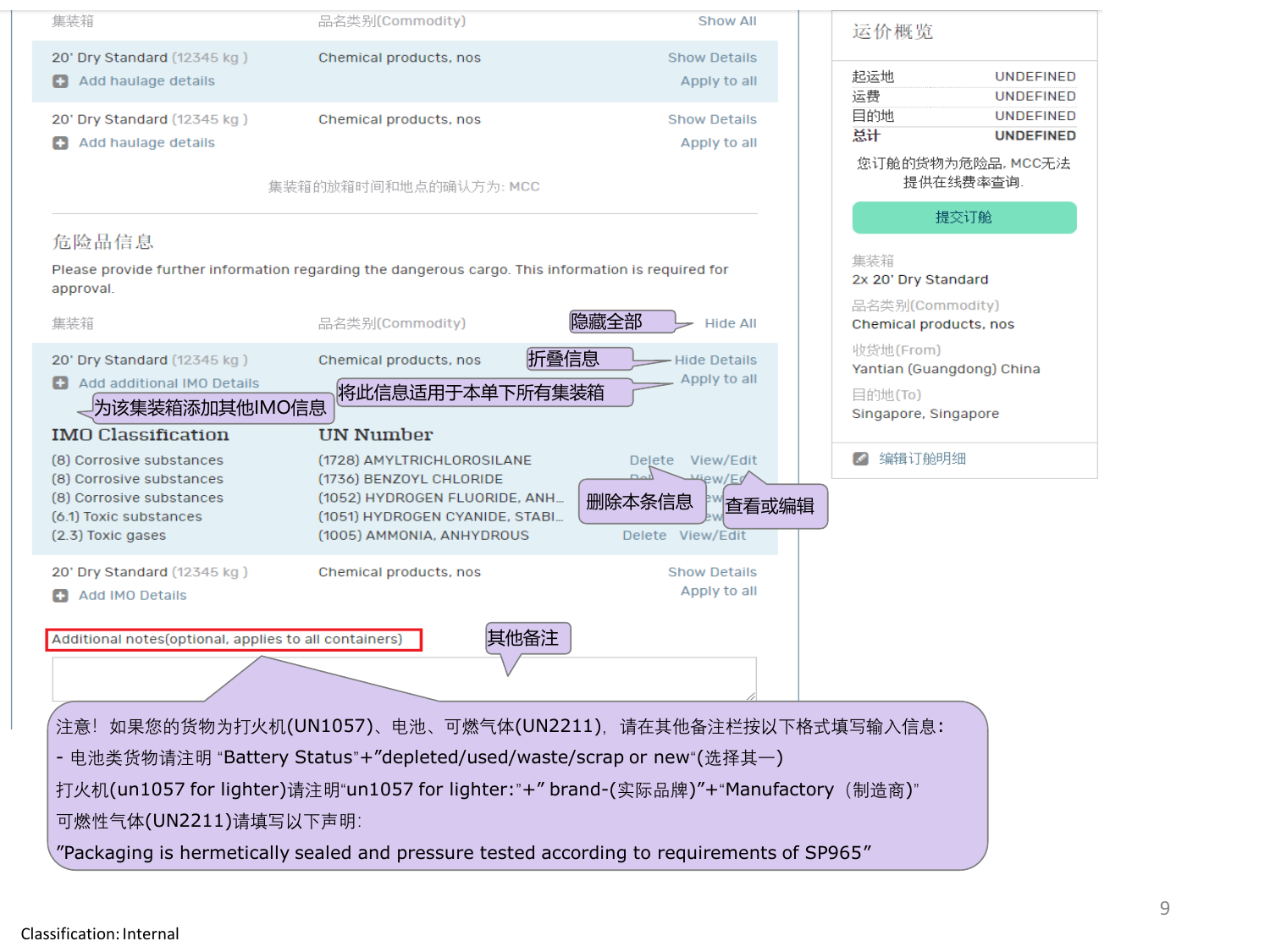| 危险品信息                                                                                                           |                                |                                                | 运价概览                                                                                           |
|-----------------------------------------------------------------------------------------------------------------|--------------------------------|------------------------------------------------|------------------------------------------------------------------------------------------------|
| Please provide further information regarding the dangerous cargo. This information is required for<br>approval. |                                |                                                | 起运地<br><b>UNDEFINED</b><br>运费<br><b>UNDEFINED</b><br>目的地<br><b>UNDEFINED</b>                   |
| 集装箱                                                                                                             | 品名类别(Commodity)                | <b>Show All</b>                                | 总计<br><b>UNDEFINED</b>                                                                         |
| 20' Dry Standard (12345 kg)<br>Add additional IMO Details<br>ы                                                  | Chemical products, nos         | 16. 点击"提交订舱"后再点击"订舱确认"<br>即可成功递交这票订舱.<br>to an | 您订舱的货物为危险品, MCC无法<br>提供在线费率查询.                                                                 |
| 20' Dry Standard (12345 kg)<br>Add IMO Details                                                                  | Chemical products, nos         | <b>Show Details</b><br>Apply to all            | 提交订舱<br>集装箱<br>2x 20' Dry Standard                                                             |
| Additional notes(optional, applies to all containers)                                                           |                                | 0/4000                                         | 品名类别(Commodity)<br>Chemical products, nos<br>收货地(From)<br>Yantian (Guangdong) China<br>目的地(To) |
| 附加参考信息                                                                                                          |                                |                                                | Singapore, Singapore                                                                           |
| 选择参考号                                                                                                           | ▼                              |                                                | 编辑订舱明细                                                                                         |
| ← 添加其他参考信息                                                                                                      |                                |                                                | 15. 点击"编辑订舱明细"可回到订<br>舱 的第一个界面更改相关信息                                                           |
| <b>Additional Notes</b>                                                                                         | 在此可备注您的特殊要求.<br>请参考第13页的标准备注格式 |                                                |                                                                                                |
|                                                                                                                 |                                |                                                |                                                                                                |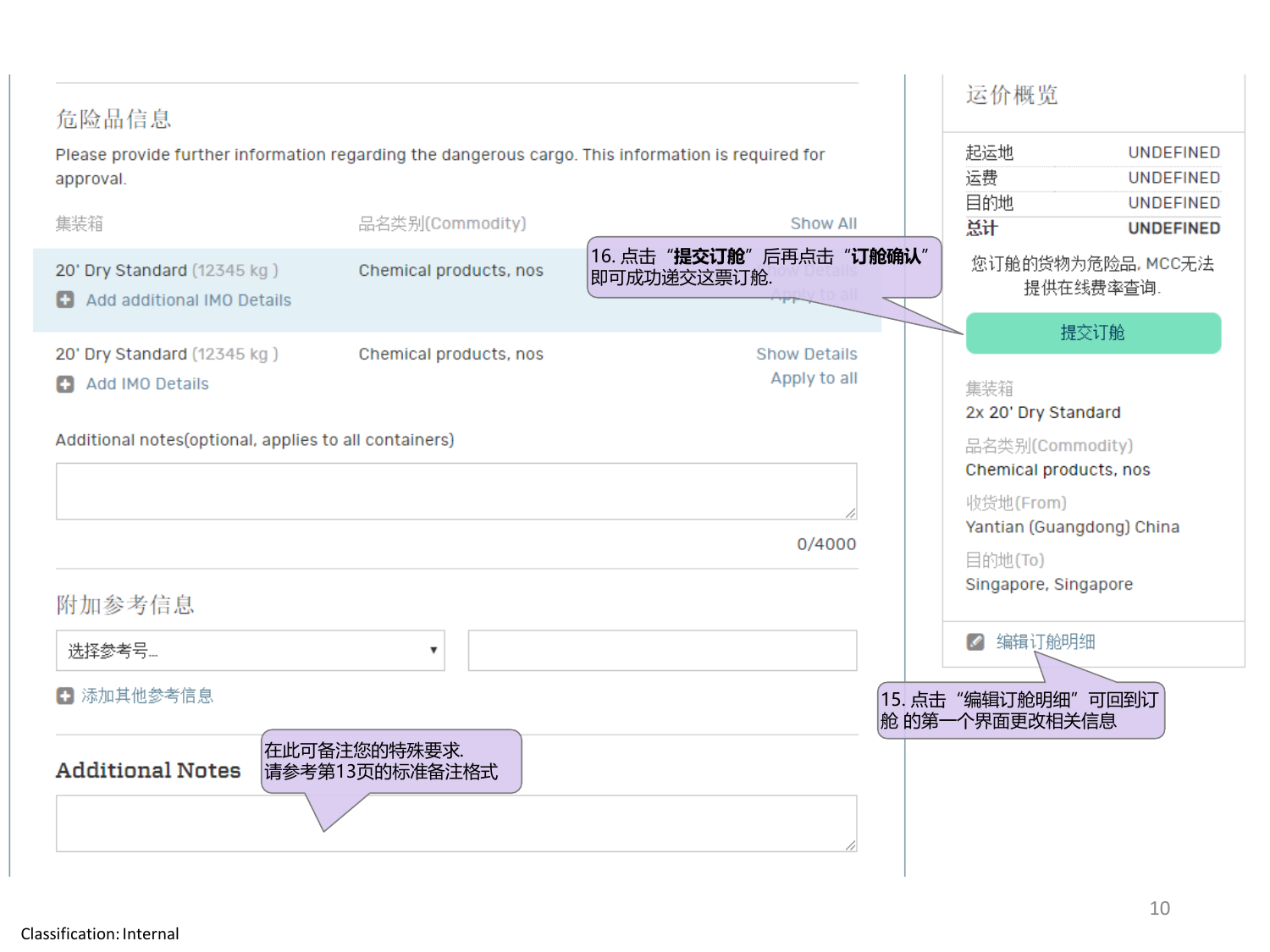- **4. 成功递交订舱后,你会得到一个订舱号.** 
	- **此时,如有需要,您可以将其他辅助文件(如危包证等)发送至我司邮箱以供审核,**

### **无需发送危险品表格***(DG-Form)*

**我们将在订舱审核通过后以邮件形式为您发送订舱确认书。**